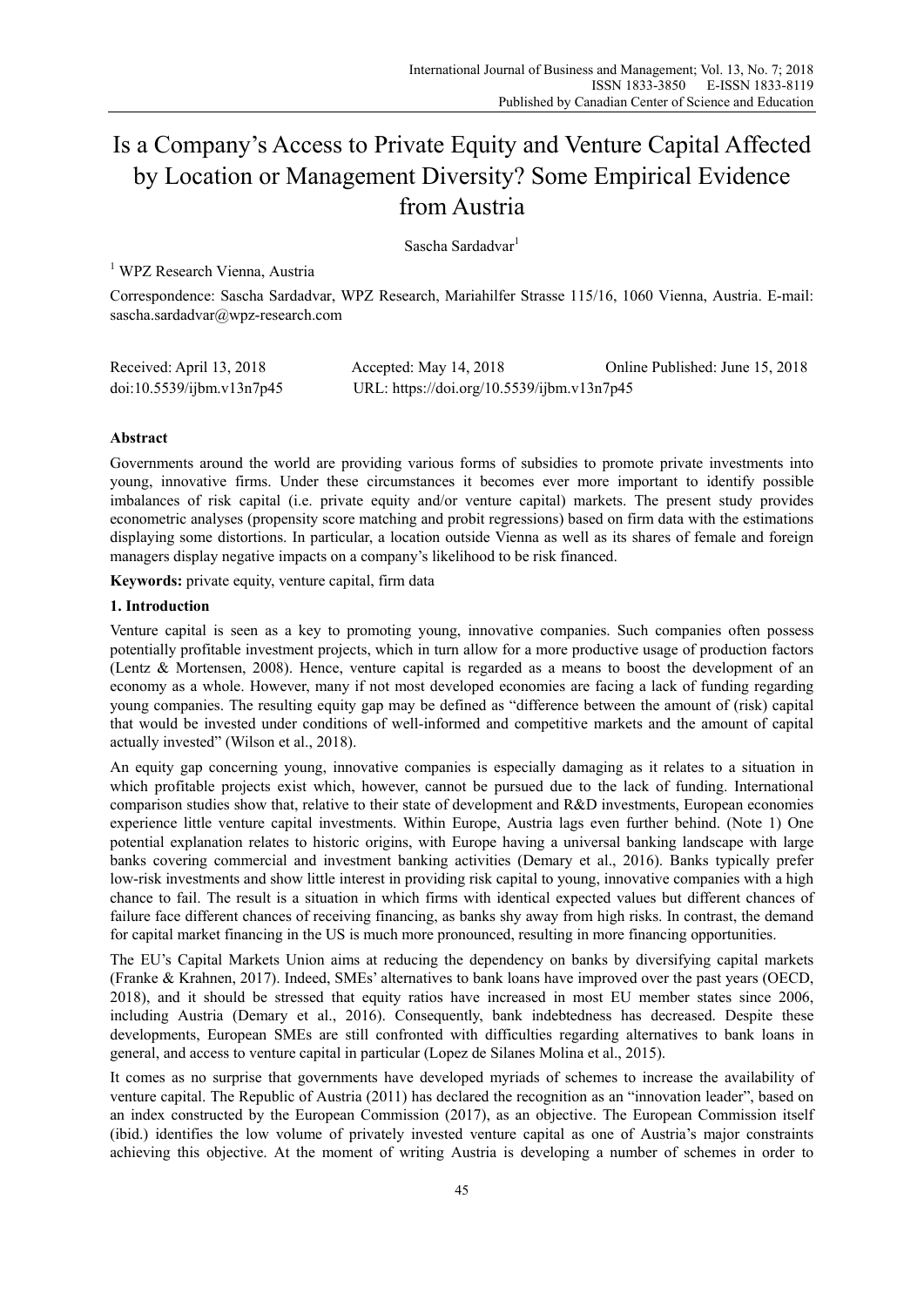increase the volume of venture capital. Whether they will be successful largely depends on whether they will be able to alleviate existing market distortions.

The aim of the present paper is to identify market distortions regarding risk capital funding. To this end, the commercial database "Aurelia", as provided by Bureau van Dijk, is applied in order to generate empirical evidence. The paper is structured as follows. After the Introduction, the second Section discusses theory and empirical evidence regarding market distortions and failure in risk financing markets. After that, the third Section describes the database and provides some descriptive statistics. Results based on propensity score matching are presented and interpreted in the fourth Section. In the fifth Section, probit regression estimations are presented which hint at particular distortions in Austria. Some conclusions and an outlook can be found in the final Section.

It is not always clear what is exactly meant by the terms "risk capital", "venture capital" and "private equity". Private equity (PE) is typically considered as the investment in a particular company to make it more valuable before finally selling it ("exit"). Venture capital (VC) equity may be defined as private equity which is invested into young companies that are typically driven by technological innovation. It follows that VC is a sub-category of PE. To avoid confusion and adapt the present paper to the database which it applies, in what follows PE is regarded as private equity which is not VC, while risk capital (RC) refers to both types (i.e. in this paper the three types may be expressed as:  $RC = PE + VC$ .

## **2. Market Imbalances and Failure in Risk Financing Markets**

An equity gap as defined in the Introduction may be considered a market failure in the sense that the society's goal of providing financing to young, innovative companies cannot be fully reached via market mechanisms alone. Such a failure is not due to a lack in total investments but rather due to the reluctance of investors to invest in companies with a high chance of failure despite such investments displaying, on average, a higher expected value. In other words, risk aversion is probably the main reason why Austria's share in VC is so low. Some indicators, such as the share of stocks in private assets – which equals only about the thirtieth part of private wealth in Austria – support this impression (see Keuschnigg & Kogler, 2016). Another problem in the Austrian risk capital market relates to different taxes for equity and debt financing, favouring the latter over the former. Both risk aversion and taxing distortions may increase the total equity gap but should, nevertheless, affect all potential investees alike.

The problem of high risk is amplified by lack of information, with the equity gap resulting from the difficulties faced by a potential investor to evaluate a company's prospects of success as an outsider. To become an insider is a solution to the problem. As laid out by Cumming & Johan (2016), severe information asymmetries and agency problems associated with financing startups in high-tech industries with little or no tangible assets let startups to depend on VC. Because startups face an uncertain future, often not having yet started to produce anything to be sold at the market place, intensive screening of business plans is indispensable for potential investors. This is true for private investors (either as privately-owned funds or as independent "business angels") as well as governmental venture capital funds: As a result of the uncertainties, risk capital is typically associated with human capital investments, too, as the investors are forced to put in a lot of effort in order to find those startups actually worth investing in. (Note 2)

The high-risk nature of startups combined with the necessity of investors to become closely related with the firm leads to a situation in which further forms of market failure may emerge, as the investors may be risk-neutral, but perhaps prone to their own preferences, subjective assessments, cultural distance or comfort. Arguably the best-known hypothesis in this context relates to the impact of national borders (Li et al., 2014). The European Investment Bank (2013) notes that despite the establishment of free movement of capital within the EU, differences regarding geographical location persist: Investors are much better informed regarding investment opportunities and risks at their own location. Differences regarding institutional, fiscal and regulatory framework conditions or language barriers as well as cultural peculiarities hinder cross-border investments. With venture capital investments being connected to control and consulting activities, they benefit from spatial proximity as well as existing networks (Lutz et al., 2013). It follows that an existing equity gap in Austria cannot be filled by foreign investments, at least not completely.

Geographical distortions are by no means limited to international borders. Rather, spatial concentration of companies financed by VC can be observed at the global, continental and national level. A few numbers underline this observation: The US accounted for 79 per cent of global venture capital investments in 2009, of which California accounts for 50 per cent, while Silicon Valley accounts for 80 per cent of VC investments received by Californian companies (Coe et al., 2013). Within Silicon Valley, firms centred on one single street,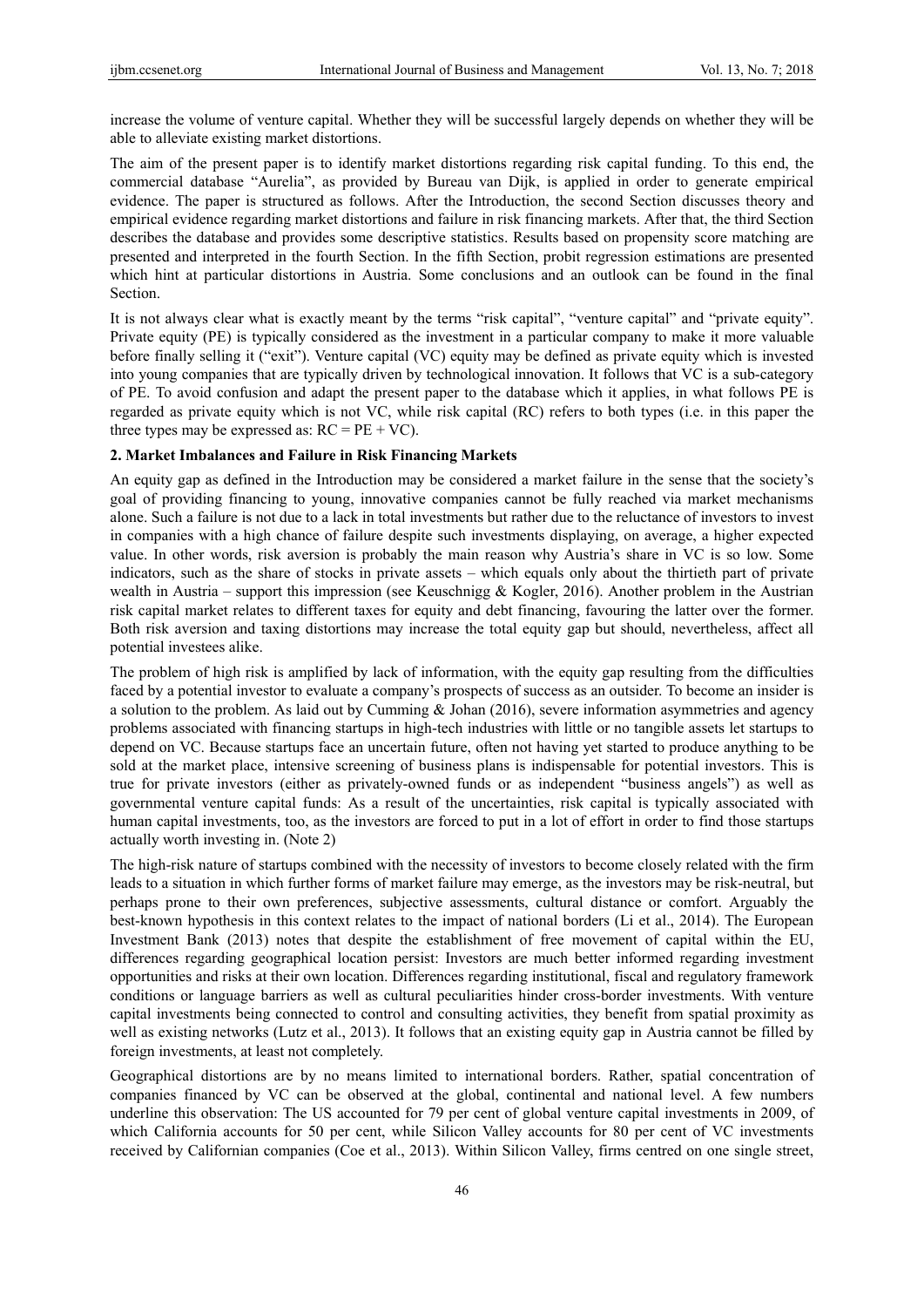Sand Hill Road, dominate the venture capital industry, accounting for an astonishing third of the global total of VC in 2009 (ibid.). Recent studies indicate that the geographical concentration of venture capital in the US is increasing over time (Medcalfe & Thompson, 2017). Within Europe, spatial concentration is also evident, albeit to a lesser degree. In 2016, 56.9 per cent of VC was invested either in France, Germany or the UK. (Note 3) Despite the establishment of the European Single Market most VC stays at home: 84.8 per cent of VC originating in French VC funds was invested domestically, so were 87.1 of German VC, 66.9 per cent of UK based VC and 68.6 per cent of Austrian VC.

Austria seems especially prone to geographically induced market distortions as the economy is dominated by Vienna. Due to its size, it is Vienna where the emergence of agglomeration effects is most likely to benefit high-tech industries. On the other hand, Austria is also characterised by relatively small interregional disparities concerning productivity, and hosts some export-oriented industrial districts in federal states such as Styria and Upper Austria. Despite these characteristics, over the past two decades some indicators point at increasing spatial inequality regarding human capital endowments, which are likely to be related to the location of particular industries as well as spatial density of workers (Sardadvar & Hajji, 2016). This, in turn, hints at a growing importance of agglomerations for more sophisticated industries, assuming that they rely more on human capital than other less sophisticated industries.

Hence it might be argued that a spatial concentration regarding RC investment patterns would actually increase market efficiency by taking into account positive externalities created in urban economies. On the other hand, it is perhaps not so much the presence of agglomeration effects which matter in the present context but rather the effect if may have on investors' preferences. Consider a situation in which Vienna indeed offers certain effects external to the firm, such as existing networks or a superior infrastructure. Consider further that an investor is aware of this, and for this reason expects the most promising startups to originate in Vienna. Given the necessary geographical proximity of investor and investee for the reasons discussed above, the investor will prefer to locate in Vienna. Consequently, it will be easier for the investor to screen companies in or close to Vienna. The resulting market failure does not originate in a higher share of VC backed companies in Vienna, relative to other areas. Rather, the crucial point is the comparison of two otherwise identical companies which would *not benefit* from agglomeration effects: If the geographical location of investors is geographically biased as a result of their expectations, ceteris paribus a Viennese company has a higher chance of receiving VC. In other words, companies outside Vienna are disadvantaged and market failure prevails.

In addition to geography, access to risk capital may also be influenced by management composition. As with other socioeconomic relations, discrimination, network effects and trust may benefit some social groups more than others. Diversity is understood to have some impact on firm performance, but economic theory suggests that the effects of diversity on business performance are ambiguous (Nathan & Lee, 2013): On the one hand, diverse teams may be better at generating ideas and solving problems, which seems particularly desirable for innovative firms. On the other hand, diversity may also increase communication costs and decrease trust, two issues which certainly matter in the case of risk financing when considering the involvement of investors in firm decisions. In the context of the present study it is, however, less relevant which effect outweighs the other but rather what investors are thinking.

Studies have shown that access to RC may indeed be influenced by attributes of potential investees. Lins & Lutz (2016) show for Germany that female entrepreneurs receive less VC than male entrepreneurs. Tinkler et al. (2015) find for the US that men with technical degrees are awarded the most VC. Discrimination may also be due to ethnicity, where Bengtsson & Hsu (2015) show for the US that shared ethnicity increases the probability of an investment match. While the aforementioned studies display a tendency that trust may outweigh potentially positive effects of diversity, Wilson et al. (2018) find a positive correlation of foreign directors with VC deals in the UK. In the case of Austria, same-language foreigners may be further distinguished from others, as Austria hosts less than a tenth of German native speakers while currently not restricting immigration from Germany and Switzerland as these countries are, together with Austria, part of the Schengen Area.

#### **3. Data and Descriptive Statistics**

The data for all analyses stem from the database "Aurelia" as provided by Bureau van Dijk, augmented by industry data as provided by Statistik Austria. The Aurelia database, which covers about 440,000 companies in Austria, has been edited to include as many variables as possible which are considered as relevant for receiving risk capital. (Note 4) Some attributes such as technology or market potential are captured indirectly by industry classification and the industry's R&D share. Other attributes such as a company's size are captured by several variables, in this case registered share capital, number of employees, number of subsidiaries, among others.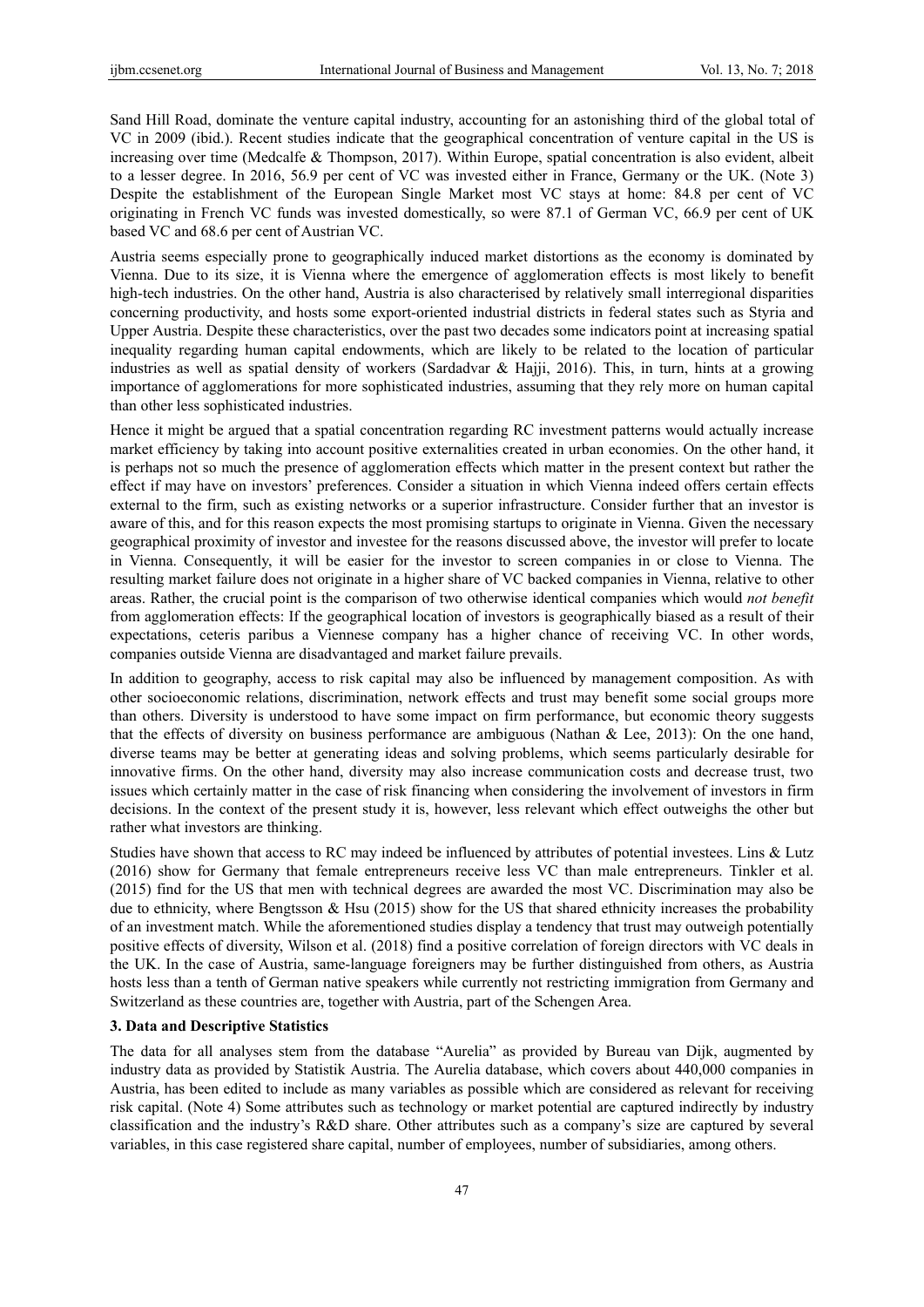The variables originating in the Aurelia database are: location including address, six-digit ÖNACE industry code, (Note 5) revenue in 2017 or last available year, stock market listing yes/no, age since foundation, age since re-organisation, registered share capital in 2017 or latest available year, number of employees, revenue per employee, number of companies within group of companies, number of shareholders, number of subsidiaries, certificate of creditworthiness as publicised by Creditreform yes/no, (Note 6) number of managers, share of female managers, share of Austrian managers, share of German managers, share of Swiss managers, share of other foreign mangers, volume of venture capital, volume of private equity capital, import quota, export quota, foreign shareholders yes/no.

The subsequent statistical analyses consider only those companies for which data for all variables as listed above are available. After removing all companies with incomplete data 55,566 observations remain, of which 145 companies display risk capital as part of their registered share capital, of which 50 display venture capital. The companies' addresses are transformed to their respective host districts and federal states, while the industry codes are given by the first digit. In addition, industry R&D shares are included, referring to the industries at the three-digit level and in the case of some R&D-intensive industries at the four-digit level. (Note 7) Appendix A displays the arithmetic means for each variable for each of the three samples. RC and VC financed companies are, on average, by all indicators larger than the average firm of the complete sample. This is partly because some very large multinationals display RC, but also because the complete sample includes many very small firms such as single-member companies. Other indicators imply that RC and VC financed companies are, as one would perhaps expect, indeed younger and also more international, as they are more export-oriented and there exist far more companies with foreign shareholders. Also worth mentioning are the considerably higher R&D shares of RC and VC financed industries.

Further comparisons of the complete sample with the two subsamples reveal that some industries, as one would expect, are more favoured by risk investors than others. For instance, the ICT industry (code J) and professional, scientific and technical activities (code M) attract much more risk and venture capital than would be expected from the complete sample. Interestingly, financial and insurance activities (code K) receive more often RC, but less often VC than firms in the complete sample. Furthermore, manufacturing (code C) is well represented in the two subsamples, but, on the other hand, not a single observation is classified as construction (code F).

Concerning geography, Vienna is clearly overrepresented in the RC and VC financed groups, hosting less than a quarter of the complete sample's companies, but over two fifths of the RC and VC financed companies. In contrast, especially Lower Austria, Carinthia and Tyrol seem underrepresented. Figure 1 displays maps of Austria's currently 94 districts and the respective numbers of RC and VC financed firms of the two sub-samples. The first feature which catches the eye is Vienna's dominant position. Apart from that, two patterns are worth mentioning. First, within the other federal states RC and VC financed firms tend to be either clustered in the larger cities, or in the industrial zones of Upper Austria and Styria. Second, within Lower Austria, most RC and VC financed firms are located in districts which are adjacent to Vienna. Both patterns support the impression that startups in rural areas are, ceteris paribus, disadvantaged.



Figure 1. Geographical distribution of risk [left] and venture [right] capital financed companies Note. Geodata as provided by Statistik Austria.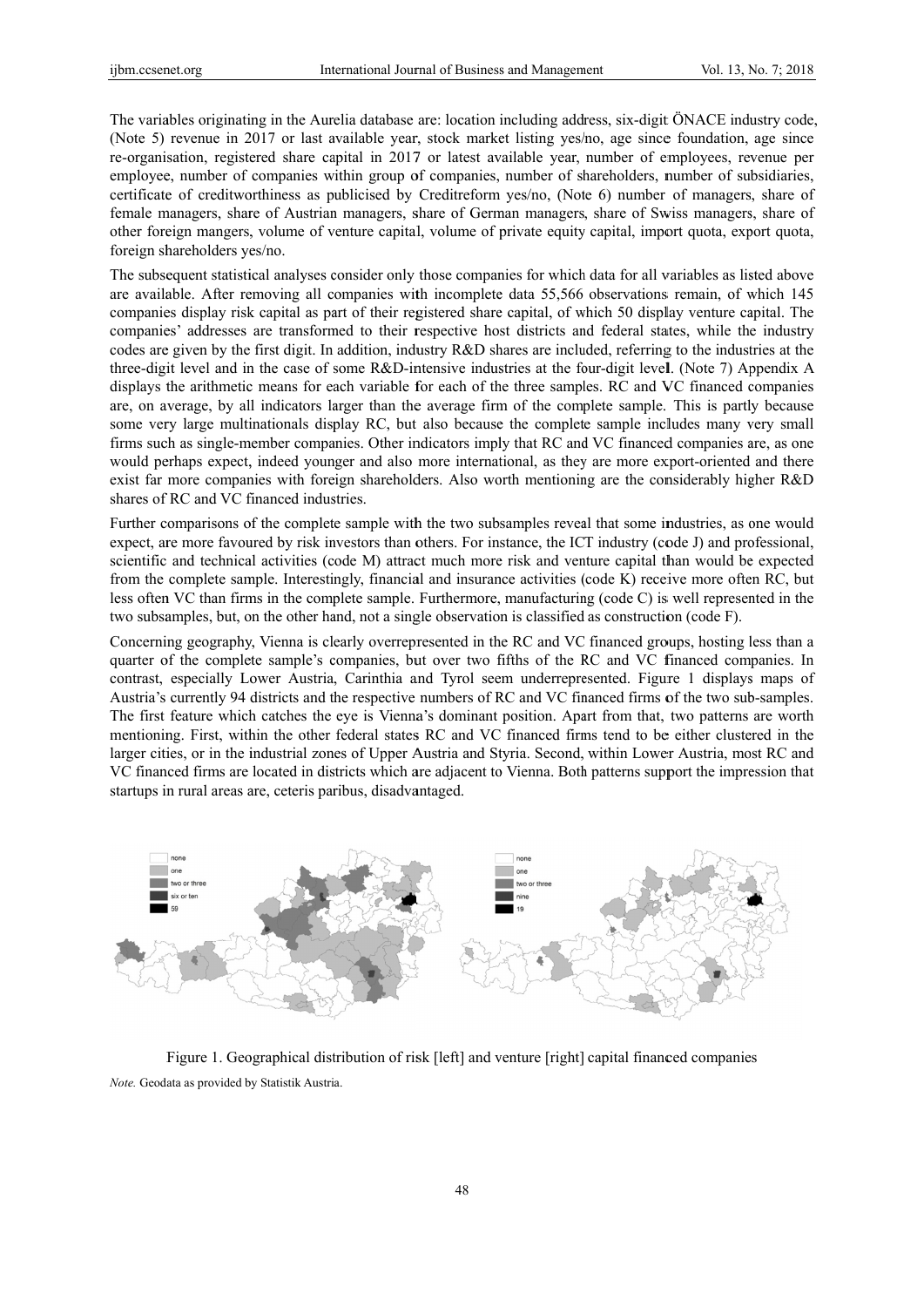## **4. Propensity Score Matching**

The first empirical step corresponds to propensity score matching analyses in order to compare those companies which actually have received RC to companies with similar or identical attributes. The method follows Wilson et al. (2018), which is based on Alperovych et al. (2015). The first group of companies is typically referred to as "treated group", as having received a form of treatment that distinguishes it from the rest – in the present case, the subsamples which are RC financed or VC financed. The second group is referred to as "control group". The propensity score matching's purpose is to construct samples of companies which serve as control groups and are as similar as possible to the treated groups. In contrast to a sample based purely on a randomised selection the propensity score matching analysis acknowledges the impact of various variables which increase the likelihood of receiving the treatment, e.g. R&D intensity. Therefore, the bias due to confounding variables is reduced. After the matching procedure, the treated and control groups can be compared. (Note 8)

In order to avoid geographically induced bias, in the propensity score matching procedure location data will not be considered. Furthermore, instead of industry codes the industries' R&D shares are considered corresponding to a three-digit classification, in the case of some R&D-intensive industries corresponding to a four-digit classification. (Note 9) In other words, the variables actually applied in the propensity score matching procedure correspond to the first 21 lines of Appendix A ("revenue" to "R&D share").

Two different propensity score matching methods are applied. The first corresponds to the "nearest neighbour" method which selects a number of best control matches for each observation in the treated group. Matching is done using a logistic regression model to estimate the propensity score, defined as the probability of receiving treatment (i.e., RC or VC investment), conditional on the covariates. The matching is done with R, using the package MatchIt. (Note 10) The second method corresponds to the "genetic" method which selects a control group that resembles the treated observations a closely as possible as a group. This is in contrast to the "nearest neighbour" method which seeks observations which resemble the particular observations of the treated group. Therefore, one would typically expect the "nearest neighbour" method to produce more outliers within the group but representing the individuals of the treated group more closely, and vice versa. The "genetic" matching is also done in R, using the package Matching. (Note 11)

It follows that (i) the control groups are expected to be similar to the treated groups expect for whether having received RC or VC and (ii) the "nearest neighbour" control group is expected to be closer to the treated group with respect to the average propensity score, but farther away with respect to all other variables than the "genetic" group. The propensity score matching results are documented in detail in Appendix B. The described expectation holds true. The variable "age of foundation" is an illustrative example how the variables values are similar for the treated and the "genetic" control groups, while deviating relatively stronger for the "nearest neighbour" control group. This holds generally true for all variables but due to the larger sample sizes the risk capital control groups resemble the treated group better than the venture capital groups.

The average propensity score (or "distance") of 0.454 is indeed almost identical for the RC "nearest neighbour" control group and the RC treated group, as the value for the latter equals 0.0453 (not displayed in the Appendix). In the case of the VC groups, the average propensity score of the treated group equals 0.0348, which is also much closer to the values of the VC "nearest neighbour" control group than its "genetic" counterpart. It should be stressed that propensity scores of the VC treated group and "nearest neighbour" control group are not almost identical in most cases because the latter's sample size is very small.

The propensity score matching's most important information is given by the values for those variables which were not considered in the propensity score matching process as such, i.e. the distributions across industries and federal states. Regarding the RC control groups, the shares of the construction industry (code F) and the accommodation and food service activities (code I) in the treated groups suggest that these industries would qualify for at least some RC. In contrast, the much higher share of the manufacturing sector (code C) as well as professional, scientific and technical activities (code M) in the treated group seems to be justified, as the control groups display similarly high numbers.

The venture capital control groups show a similar picture except for the ICT industry (code J), which displays even higher shares surpassing 40% in the treated group and the "genetic neighbour" control group, while the share in the "nearest neighbour" control group is smaller than 10%, indicating that this industry is perhaps receiving over-attention from investors. In contrast, professional, scientific and technical activities (code M) reaches even higher shares in the "nearest neighbour" control group, indicating that despite the high number of investees, it would perhaps deserve even more attention. Note, however, that the sample sizes of the venture capital groups are much smaller and statistics should be interpreted with caution.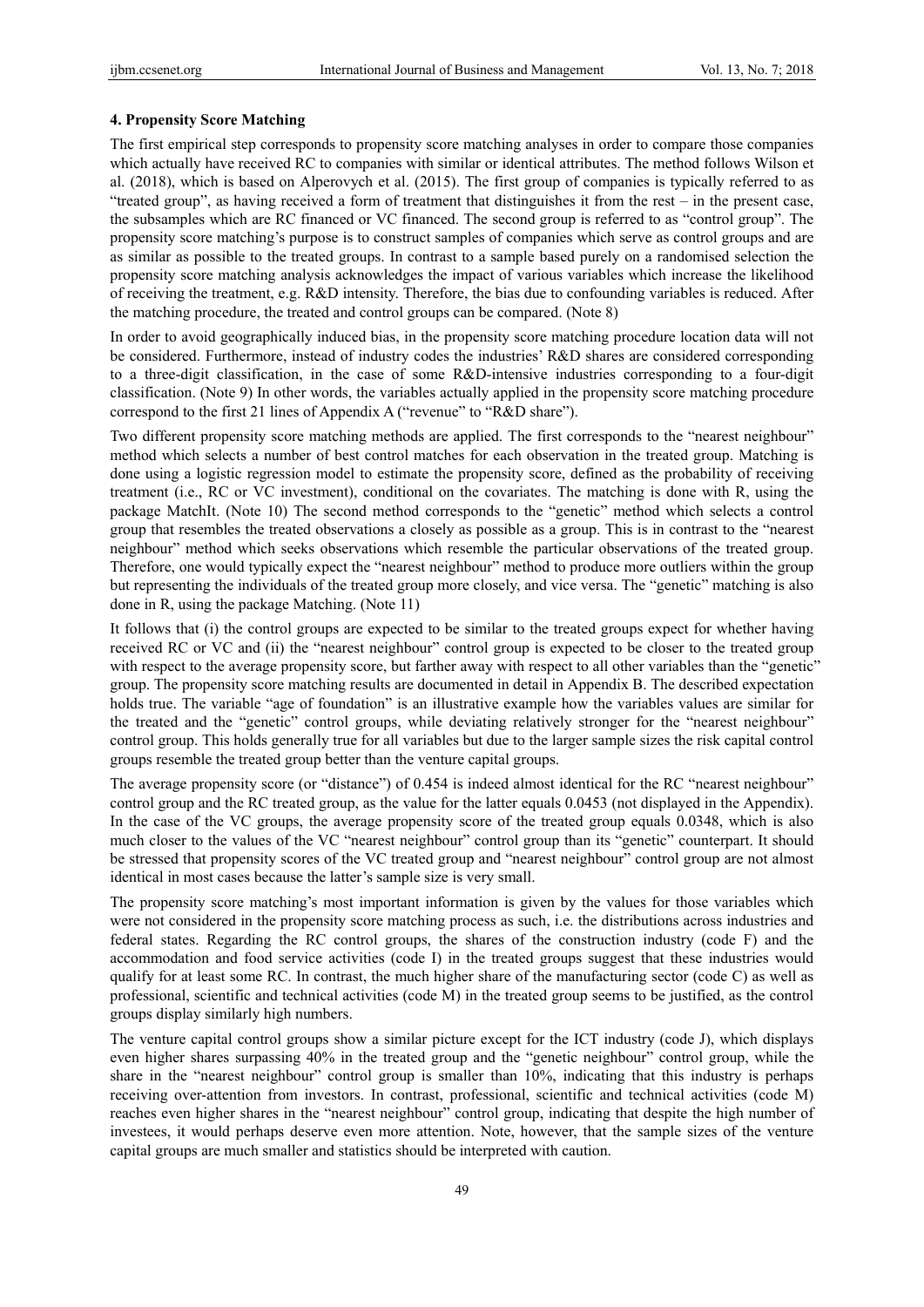|                           | Model I             | Model II           | Model III           |  |
|---------------------------|---------------------|--------------------|---------------------|--|
| Intercept                 | $-3.933***$ (0.000) | $-3.784***(0.000)$ | $-4.120***(0.000)$  |  |
| Revenue                   | $-0.393**$ (0.016)  | $-0.382**$ (0.023) | $-0.449***$ (0.008) |  |
| Stock market listing      | $-0.107(0.674)$     | $-0.200(0.441)$    | $-0.223(0.393)$     |  |
| Age since foundation      | $-0.121(0.114)$     | $-0.136*(0.087)$   | $-0.144*(0.079)$    |  |
| Age since re-organisation | $-0.204***$ (0.008) | $-0.193**$ (0.016) | $-0.180**$ (0.027)  |  |
| Reg. share capital        | 0.021(0.379)        | 0.024(0.336)       | 0.033(0.187)        |  |
| Employees                 | $0.472***(0.005)$   | $0.454***(0.009)$  | $0.517***(0.003)$   |  |
| Revenue/employee          | $0.386**$ (0.029)   | $0.376**$ (0.039)  | $0.463**$ (0.011)   |  |
| Companies                 | 0.015(0.485)        | 0.008(0.702)       | 0.012(0.592)        |  |
| Shareholders              | $0.628***(0.000)$   | $0.651***(0.000)$  | $0.640***(0.000)$   |  |
| Subsidiaries              | $0.026*(0.090)$     | $0.027*(0.079)$    | 0.025(0.113)        |  |
| Managers                  | 0.125(0.149)        | 0.123(0.161)       | 0.125(0.162)        |  |
| Female managers           | $-0.376**$ (0.049)  | $-0.364*(0.062)$   | $-0.331*(0.096)$    |  |
| Austrian managers         | $0.410**$ (0.042)   | $0.377*(0.066)$    | 0.338(0.105)        |  |
| German managers           | 0.233(0.363)        | 0.209(0.421)       | 0.178(0.501)        |  |
| Import quota              | $-0.002(0.263)$     | $-0.002(0.199)$    | $-0.001(0.482)$     |  |
| Export quota              | $0.005***(0.000)$   | $0.005***(0.000)$  | $0.004***(0.002)$   |  |
| Foreign shareholders      | $0.706***(0.000)$   | $0.758***(0.000)$  | $0.726***(0.000)$   |  |
| Vienna                    | $0.157**$ (0.032)   |                    |                     |  |
| VN                        |                     | $-0.040(0.816)$    | 0.013(0.940)        |  |
| Lower Austria w/o VN      |                     | $-0.432**$ (0.010) | $-0.393**$ (0.025)  |  |
| Burgenland                |                     | $-0.426(0.233)$    | $-0.411(0.264)$     |  |
| Styria                    |                     | 0.103(0.331)       | 0.156(0.152)        |  |
| Carinthia                 |                     | $-0.559**$ (0.038) | $-0.496*(0.065)$    |  |
| Tyrol                     |                     | $-0.618***(0.001)$ | $-0.582***(0.003)$  |  |
| Upper Austria             |                     | 0.049(0.613)       | 0.092(0.356)        |  |
| Salzburg                  |                     | $-0.178(0.236)$    | $-0.115(0.450)$     |  |
| Vorarlberg                |                     | $-0.315*(0.076)$   | $-0.240(0.186)$     |  |
| R&D share                 | $1.574***(0.000)$   | $1.482***(0.000)$  | $0.891*(0.058)$     |  |
| Industry C                |                     |                    | $0.211*(0.051)$     |  |
| Industry J                |                     |                    | $0.572***(0.000)$   |  |
| Industry M                |                     |                    | $0.243**$ (0.045)   |  |
| LIK                       | $-707.2$            | $-690.8$           | $-676.5$            |  |
| AIC                       | 1454.3              | 1437.5             | 1414.9              |  |

#### Table 1. Regression results risk capital

*Notes.* "VN" is short for the districts neighbouring Vienna; for industry codes see Appendix A. The estimations have been carried out with R using the AER package 1.1-7. Standard errors are in parentheses, probability values *p* displayed by \*\*\* if  $p \leq 0.01$ , \*\* if  $p \leq 0.05$ , \* if *p* ≤ 0.1. *LIK* and *AIC* refer to the values of the maximised log-likelihood and Akaike information criterion, respectively.

A comparison across federal states reveals that Vienna seems to be overrepresented regarding actual RC and VC investments, as the actual shares are much higher than the control groups'. Examples of the opposite case are given by Tyrol and Lower Austria, which seem to be underrepresented by the actual numbers. Note that the other two federals states which display notable shares of RC and VC, Styria and Upper Austria, receive high shares in the control groups, too, which suggests that these states' actual shares are justified.

## **5. Probit Regressions**

As a next step, probit regressions are run in order to test to what extent the deviations as displayed in Appendix B can be justified by the companies' characteristics. As with the propensity score matching process, the dependent variable equals one if a company has received RC or VC, zero else. The explanatory variables are the same as above, i.e. as given in Appendix A, with the applied sample corresponding to the "complete sample", i.e. including all 55,566 observations for which complete data exist. (Note 12) The variables creditworthiness and Swiss managers are not included in the regressions because of only one observation of the former variable in the RC subsample, zero observations in the VC subsample, and zero observations of the latter variable in both the RC and the VC subsample (see Appendix A). Table 1 displays the results for the regressions based on RC as the dependent variable. Model I of Table 1 corresponds to a regression specification in which Vienna is the only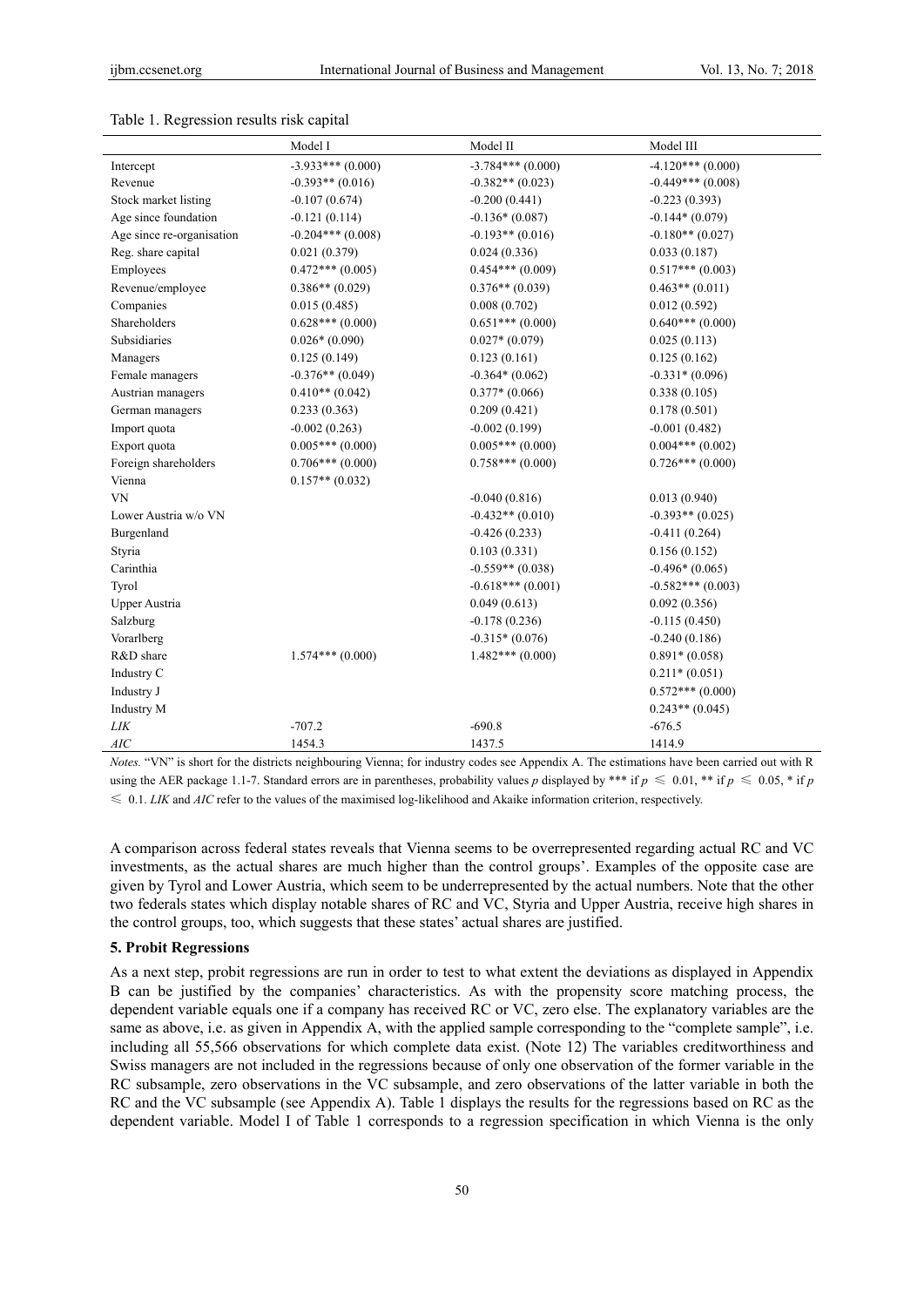federal state considered explicitly and the industries as such are not included. Model I provides the basic results, which may be summarised as follows: (Note 13)

- The more recent a company's foundation or re-organisation (i.e. the lower the age), the higher the probability of receiving RC. Likewise, the number as well as the existence of foreign shareholders increase the probability. Concerning size, the number of employees has a positive, while total revenue has a negative, and total equity has no significant impact. In contrast, revenue per employee is positive. Together, these results suggest that young and productive companies are more likely to receive RC.
- The presence of female as well as foreign managers outside the German-language world (i.e. non-Austrian and non-German) decreases the chance of receiving RC. Furthermore, the chances of receiving RC increase with a company's export share, while the import share has no significant impact. It could be said that internationality has a positive effect when it comes to a company's relations, but not with respect to its management. Whether the negative impacts of female and foreign managers are due to investors' preferences, or whether they are due to the managers' competences, which are in turn correlated with other, unmeasured variables, cannot be assessed (see below for a further discussion).
- Both Vienna as a location and R&D shares have positive and significant coefficients. The impression given in the previous Section is confirmed: To be located in Vienna has a positive impact on the chance of receiving RC beyond attributes internal to the firm. The positive impact of the R&D share confirms the impression that RC is associated with innovative companies.

In Model II, Vienna is replaced by the other federal states in order to see which states are possibly disadvantaged. In addition, as a consequence of the relatively frequent occurrence of RC backed companies around Vienna, those districts which are geographically adjacent to Vienna are split from the federal state of Lower Austria, indicated as "VN" (Vienna Neighbourhood). It can be seen that Lower Austria without VN indeed displays a negative and significant coefficient, which is not the case for VN. Other regions with negative and significant signs are Carinthia, Tyrol and Vorarlberg. The only regions with positive signs are Upper Austria and Styria, though not statistically significant at the 10% level.

Finally, in Model III those three industries (manufacturing, ICT and professional, scientific and technical activities) which together represent over two thirds of all RC financed companies are included explicitly in the regressions. They indeed have positive and significant coefficients, of which the ICT industry coefficient (code J) takes on the highest value. It should be noted that the significant coefficients of federal states as well as the R&D share variable which are significant in Model II remain so in Model III, although their standard errors increase.

Table 2 gives estimates of the same models as in Table 1, but with VC as the dependent variable. In other words, the dependent variable =1 if a company includes VC in its registered share capital. Due to the small number of VC backed companies, fewer coefficients are statistically significant at the 10% level and type II errors (not rejecting the hypothesis that a coefficient equals zero although it does not) are relatively likely. For these reasons, *p*-values slightly above 0.1 also get a mention (for a discussion see Verbeek, 2009). In general, the results of Table 2 are comparable to those in Table 1, but some notable differences exist:

- Revenue per employee seems to have no effect on VC financing, while the number of companies has a negative impact. The sign of the number of subsidiaries switches from positive to negative and is significant at least at the 10% level in each case.
- Neither the export nor the import share have impacts worth mentioning, but the presence of foreign shareholders remains significant, statistically even at the 0.1% level. The sign of the share of female managers remains negative, but the standard errors increase the more variables are included. In similar vein, no impact of the managers' nationalities can be detected.
- The positive sign of Vienna remains, but its statistical significance levels decrease. Lower Austria without VN, Tyrol and Vorarlberg keep their negative coefficients. Interestingly, Styria displays a positive and significant sign. Regarding industries, only ICT displays a positive and significant impact.

To summarise, results for RC and VC are comparable in general, but show interesting differences regarding details. The basic expectations one might have before conducting a study, e.g. that RC and VC prefer young, innovative companies, are confirmed. Furthermore, company size has an impact, but revenue alone is not sufficient: When controlling for revenue per employee as well as other variables associated with size, revenue as such is negative. The overall impression here is that productivity matters, but size as such does not.

What seems puzzling is, first, that the roles of the managers' sexes and nationalities are relevant for RC investments, but not in the case of VC. It should be stressed, however, that in the latter subsample only seven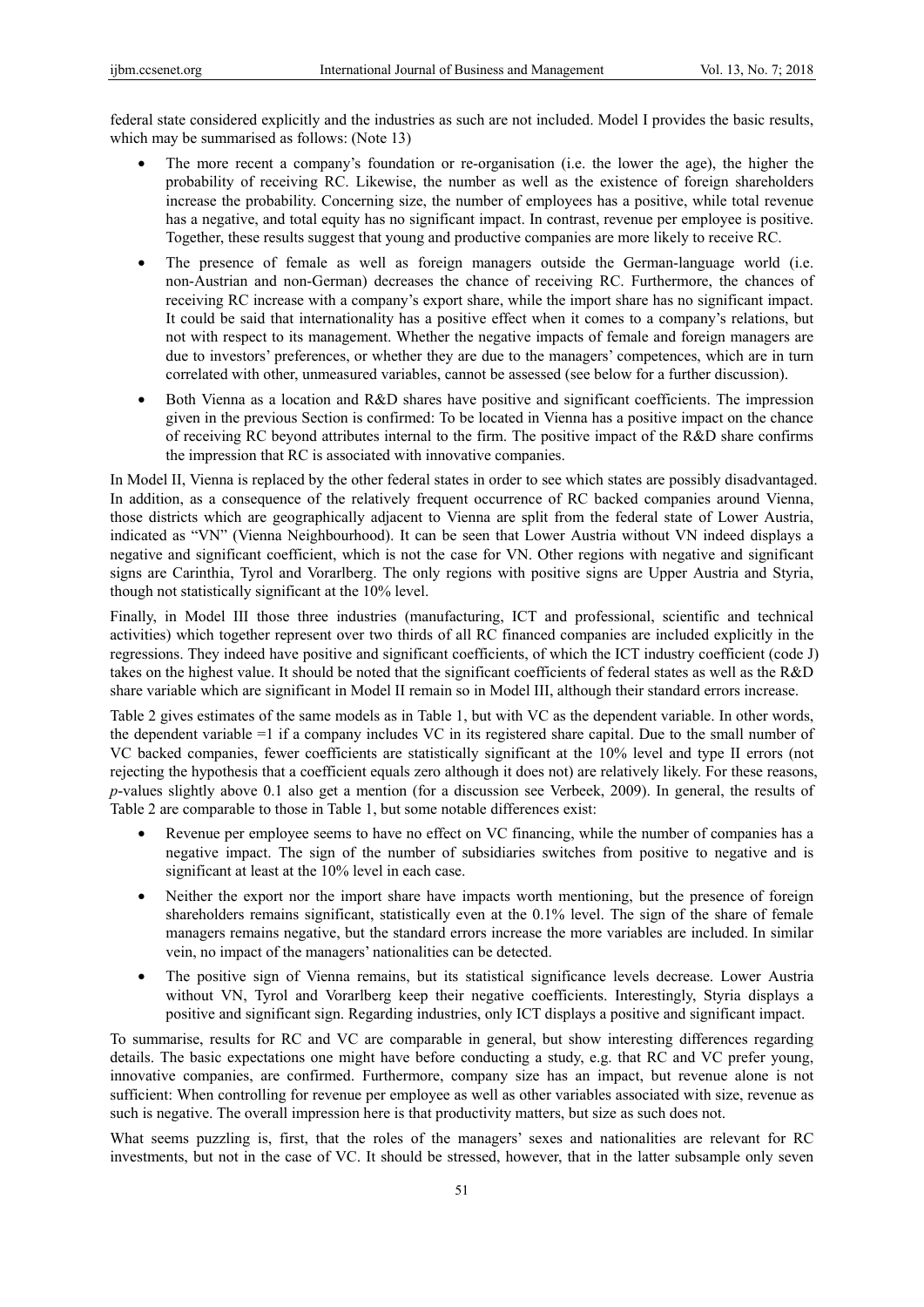companies feature female, only five feature German, and only four feature other foreign managers. Therefore, a statistical assessment becomes difficult, although it should be mentioned that the coefficients regarding female and Austrian managers in the VC estimations have the same signs as in the RC estimations.

Second, the dominant situation of Vienna is a reason for concern, but it seems less pronounced regarding VC, too. Whereas Lower Austria, Tyrol and Vorarlberg clearly seem to be disadvantaged with respect to both RC and VC, this is not the case for Styria and Upper Austria. Whether these two federal states are doing relatively well because of regional industrial policies, or because of their economic structure – or both – seems worth investigating in future studies. A candidate explanation for the reduced impact of Vienna is the inclusion of R&D shares in the regressions. Therefore, Vienna as a preferred location for high-technology firms and the associated agglomeration effects may be sufficient in the case of VC, but not RC investments.

Finally, it should be pointed out that due to limitations of the database, only present correlations can be considered. For instance, whether the negative impact of female manager shares is really due to investors' preferences, or whether such companies have been less successful in the past and gone out of business more frequently – for reasons yet to be studied – remains unclear. Similar reasoning applies for the detected roles of foreign manager shares and, in particular, location. Furthermore, only investments into registered share capital are considered, although other forms of RC and VC investments are also possible. What the present study can provide, however, is evidence that these correlations do exist, and that they deserve a deeper investigation.

|                           | Model I             | Model II            | Model III          |
|---------------------------|---------------------|---------------------|--------------------|
| Intercept                 | $-4.278***$ (0.000) | $-4.317***$ (0.000) | $-5.006***(0.000)$ |
| Revenue                   | $-0.250(0.331)$     | $-0.219(0.432)$     | $-0.342(0.189)$    |
| Stock market listing      | 0.180(0.665)        | 0.112(0.801)        | 0.136(0.767)       |
| Age since foundation      | $-0.049(0.679)$     | $-0.094(0.456)$     | $-0.108(0.436)$    |
| Age since re-organisation | $-0.267**$ (0.027)  | $-0.235*(0.071)$    | $-0.212(0.125)$    |
| Reg. share capital        | 0.039(0.382)        | 0.043(0.345)        | $0.082*(0.088)$    |
| Employees                 | 0.340(0.199)        | 0.296(0.304)        | 0.407(0.134)       |
| Revenue/employee          | 0.174(0.541)        | 0.145(0.637)        | 0.289(0.325)       |
| Companies                 | $-0.069(0.102)$     | $-0.077*(0.075)$    | $-0.078*(0.097)$   |
| Shareholders              | $0.652***(0.000)$   | $0.683***(0.000)$   | $0.670***(0.000)$  |
| Subsidiaries              | $-0.066**$ (0.048)  | $-0.068**$ (0.049)  | $-0.067*(0.060)$   |
| Managers                  | 0.103(0.488)        | 0.100(0.514)        | 0.099(0.557)       |
| Female managers           | $-0.350(0.230)$     | $-0.297(0.319)$     | $-0.240(0.462)$    |
| Austrian managers         | 0.185(0.513)        | 0.178(0.543)        | 0.021(0.945)       |
| German managers           | $-0.123(0.766)$     | $-0.104(0.803)$     | $-0.227(0.609)$    |
| Import quota              | >0.000(0.882)       | $-0.001(0.823)$     | 0.001(0.661)       |
| Export quota              | 0.001(0.834)        | >0.000(0.876)       | >0.000(0.918)      |
| Foreign shareholders      | $0.848***(0.000)$   | $0.965***(0.000)$   | $0.887***(0.000)$  |
| Vienna                    | 0.081(0.504)        |                     |                    |
| <b>VN</b>                 |                     | $-0.181(0.620)$     | $-0.135(0.732)$    |
| Lower Austria w/o VN      |                     | $-1.044**$ (0.024)  | $-1.057**$ (0.041) |
| Burgenland                |                     | $-4.045(0.975)$     | $-4.175(0.972)$    |
| Styria                    |                     | $0.390**$ (0.015)   | $0.517***(0.003)$  |
| Carinthia                 |                     | $-0.041(0.885)$     | 0.098(0.737)       |
| Tyrol                     |                     | $-0.341(0.159)$     | $-0.290(0.275)$    |
| Upper Austria             |                     | 0.087(0.610)        | 0.185(0.309)       |
| Salzburg                  |                     | $-0.090(0.719)$     | 0.002(0.996)       |
| Vorarlberg                |                     | $-0.594(0.130)$     | $-0.342(0.382)$    |
| R&D share                 | $1.910***(0.000)$   | $1.816***(0.000)$   | $2.286**$ (0.022)  |
| Industry C                |                     |                     | 0.127(0.556)       |
| Industry J                |                     |                     | $0.871***(0.000)$  |
| Industry M                |                     |                     | $-0.023(0.939)$    |
| <b>LIK</b>                | 257.1               | $-244.2$            | 225.1              |
| <b>AIC</b>                | 554.2               | 544.3               | 512.1              |

#### Table 2. Regression results venture capital

*Notes.* See Table 1.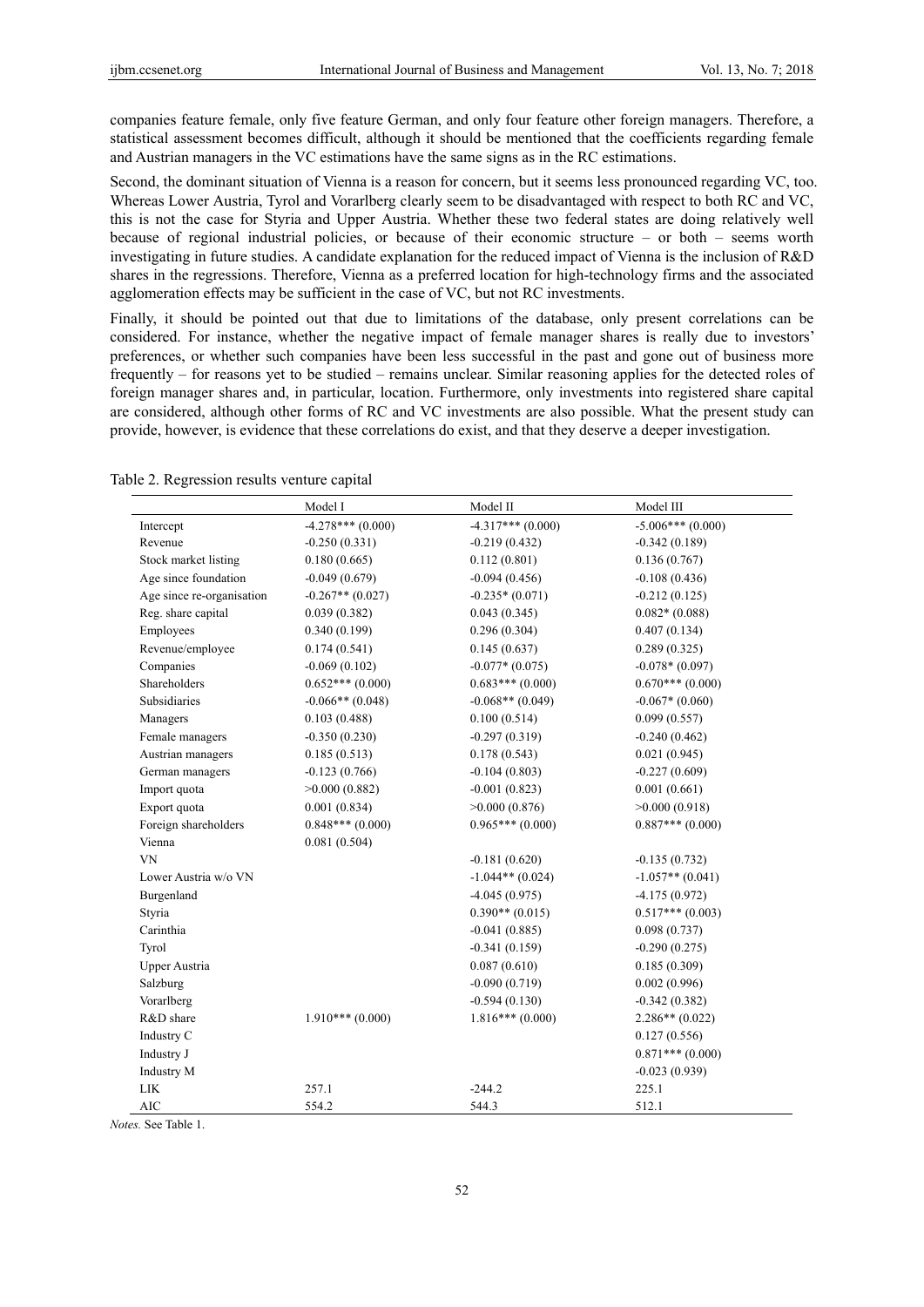## **6. Conclusions and Outlook**

The European Union lags behind regarding risk capital investments, and Austria lags behind within the European Union. Both the European Union and the Republic of Austria have recognised this challenge, as it hinders the development of young, innovative companies which are understood as drivers of future economic growth. The European Commission (2017) identifies the low volume of privately invested venture capital as one of Austria's major constraints in achieving its self-declared goal of being recognised as an "innovation leader". The problems associated with providing sufficient risk capital may also be regarded as a market failure, as the society's goal of startup financing cannot be provided via market mechanisms. The main reason seems to be that, despite providing higher returns on average, too few investors are willing to risk the associated and more frequent total losses.

What can be done? The present article provides some evidence on what makes firms more likely to receive risk capital (which is the same as private equity by some definitions) and venture capital (which is a sub-category of risk capital or private equity devoted to young, innovative companies). To this end, propensity score matching analyses as well as probit regression estimations were undertaken. Some results are as expected: Companies which are young, innovative and productive have a higher chance of receiving risk and venture capital.

Other results are partly surprising and reasons for concern. First, the present study provides some evidence that Vienna as a startup's location ceteris paribus increases the chance of receiving risk capital. Both the propensity score matching analysis as well as probit regressions suggest that the disproportionately high share of Vienna as a host to risk financed companies is not fully justified by the respective companies' attributes. To be sure, this result can be well explained by theory: Investors prefer to settle close to potential investees, who in turn settle close to available investors. This interplay provokes a self-amplifying process, which makes it even harder for companies outside Vienna to receive risk capital. On the one hand, the respective investors' behaviour may be justified by the presence of agglomeration effects, which have the potential to make firms indeed more productive, and, therefore, represent rationality. On the other hand and more alarmingly, it may as well be that out of two otherwise identical firms, which for technological reasons do not benefit from agglomeration effects, the one outside Vienna has a lesser chance of receiving risk capital simply because the investors are located in Vienna and prefer proximate candidates or perhaps even ignore companies outside Vienna.

Second, the present study also provides some evidence that companies with Austrian and male managers are preferred by investors. As with location, this result may well be due to correlations with unobserved variables. Among these perhaps the most likely are network effects, in particular if most investors happen to be male and Austrian themselves. As with agglomeration affects, the observed preference for male and Austrian managers may be to the disadvantage of firms whose managements are more female and foreign, but considering trust associated with networks, it may be rational from the investor's point of view. But then, if two firms happen to be identical except for the management's diversity, the less diverse one has a greater chance of receiving risk capital. Under such circumstances a self-amplifying process may be the consequence in which talent of women and foreigners is being wasted if the respective firms are not financed.

Due to the database's limitations, inferences from the present study are limited. Most important, the study is not able to interpret the developments of companies as the data represents a snap-shot of the currently existing companies. Therefore, it may as well be that investors are in no way biased by a startup's location or management's composition, but the estimated effects are actually due to differences regarding economic success. Either way, the present study should be regarded as a motivation for future research. Considering that governments in most developed countries are willing to use public money for various schemes subsidising startups, a balanced distribution of these means is by any means necessary.

# **Acknowledgments**

The present paper is based on and further extends the study "Steuerbegünstigungen für Mittelstandsfinanzierungs-gesellschaften neu ("MiFiG neu") nach dem Mittelstandsfinanzierungsgesellschaften-Gesetz (MiFiG-G) 2017" by order of the Austrian Federal Ministry of Science, Research and Austrian Economy and the Federal Ministry of Finance, conducted at WPZ Research, Vienna, by Christian Keuschnigg and Sascha Sardadvar. The author of the present article wishes to thank the ministries for financing, Brigitte Ecker and Christian Keuschnigg for their support, and two referees for their suggestions.

#### **References**

Alperovych, Y., Hübner, G., & Lobet, F. (2015). How Does Governmental Versus Private Venture Capital Backing Affect a Firm's Efficiency? Evidence from Belgium, *Journal of Business Venturing*, *30,* 508-525.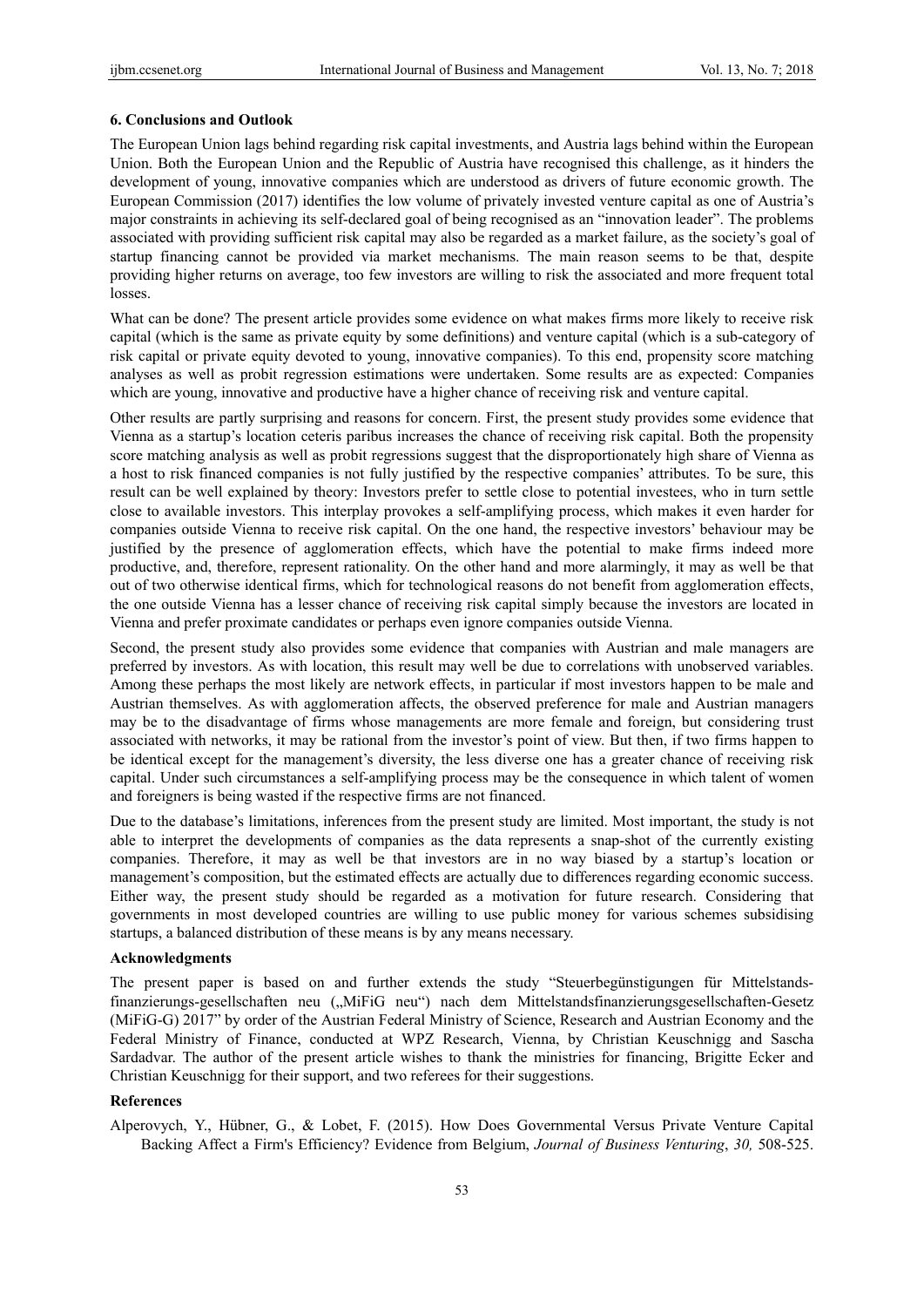https://doi.org/10.1016/j.jbusvent.2014.11.001

- Bengtsson, O., & Hsu, D. H. (2015): Ethnic matching in the U.S. venture capital market, *Journal of Business Venturing, 30*(2), 338-354. https://doi.org/10.1016/j.jbusvent.2014.09.001
- Best, H., & Wolf, C. (2010): Logistische Regression. In H. Best & C. Wolf (Eds.), *Handbuch der sozialwissenschaftlichen Datenanalyse* (pp. 827-854.) Wiesbaden, Germany: VS Verlag.
- Coe, N. M., Kelly, P. F., & Yeung, H. W. C. (2013). *Economic geography: A contemporary introduction* (2nd ed.). Hoboken [NJ], USA: Wiley
- Cumming, D. J., & Johan, S. A. (2016). Venture's economic impact in Australia. *Journal of Technology Transfer 41*, 25-59. https://doi.org/10.1007/s10961-014-9378-3
- Demary, M., Hornik, J., & Watfe, G. (2016). SME Financing in the EU: Moving Beyond One-Size-Fits-All. Bruges European Economic Policy Briefings 40/2016.
- Diamond, A., & Sekhon, J. S. (2013). Genetic matching for estimating causal effects: A general multivariate matching method for achieving balance in observational studies. *Review of Economics and Statistics, 95*, 932-945. https://doi.org/10.1162/REST\_a\_00318
- European Investment Bank. (2013). *Investment and Investment Finance in Europe*. Luxembourg, Luxembourg: European Investment Bank.
- European Commission. (2017). *European Innovation Scoreboard 2016*. Brussels, Belgium: European Commission.
- Franke, G., & Krahnen, J. P. (2017). SME funding without banks? On the interplay of banks and markets. White Paper Series, No. 44.
- Ho, D. E., Imai, K., King, G., & Stuart, E. (2011). MatchIt: nonparametric preprocessing for parametric causal inference, *Journal of Statistical Software, 42*(8).
- Keuschnigg, C., & Kogler, M. (2016). Finanzplatz Österreich, Studie, WPZ St. Gallen-Wien. Retrieved from http://www.wpz-fgn.com
- Keuschnigg, C., Ecker, B., Sardadvar, S., & Reiner, C. (2017). *Innovationsland Österreich F&E, Unternehmensentwicklung und Standortattraktivität, Studie für den Rat für Forschung und Technologieentwicklung, WPZ St. Gallen-Wien*. Retrieved from http://www.wpz-fgn.com/wp-content/uploads/InnovationslandOesterreich20170606final-1.pdf
- Lentz, R., & Mortensen, D. T. (2008). An empirical model of growth through product innovation, *Econometrica, 76*, 1317-1373.
- Li, Y., Vertinsky, I. B., & Li, J. (2014). National distances, international experience, and venture capital investment performance, *Journal of Business Venturing, 29*, 471-489. https://doi.org/10.3982/ECTA5997
- Lins, E., & Lutz, E. (2016) Bridging the gender funding gap: do female entrepreneurs have equal access to venture capital?, *International Journal of Entrepreneurship and Small Business, 27*(2-3), 347-365. https://doi.org/10.1504/IJESB.2016.073993
- Lopez de Silanes Molina, F., McCahery, J., Schoenmaker, D., & Stanisic, D. (2015). *European capital markets, study estimating the financing gaps of SMEs*. Amsterdam, Netherlands: Duisenberg School of Finance.
- Lutz, E., Bender, M., Achleitner, A. K., & Kaserer, C. (2013). Importance of spatial proximity between venture capital investors and investees in Germany. *Journal of Business Research, 66*, 2346-2354. https://doi.org/10.1016/j.jbusres.2012.04.016
- Medcalfe, S. K., & Thompson, M. A. (2017): Further evidence on the geographical concentration of venture capital investments, *Letters in Spatial and Resource Sciences, 10*, 229-235. https://doi.org/10.1007/s12076-017-0184-z
- Nathan, M., & Lee, N. (2013): Cultural diversity, innovation, and entrepreneurship: Firm-level evidence from London, *Economic Geography, 89*(4), 367-394. https://doi.org/10.1111/ecge.12016
- OECD. (2015). *Entrepreneurship at a glance 2015*. Paris, France: OECD Publishing.
- OECD. (2018). *Financing SMEs and entrepreneurs 2018: An OECD scoreboard*. Paris, France: OECD Publishing.
- Randolph, J. J., Falbe, K., Manuel, A. K., & Balloun, J. L. (2014). A step-by-step guide to propensity score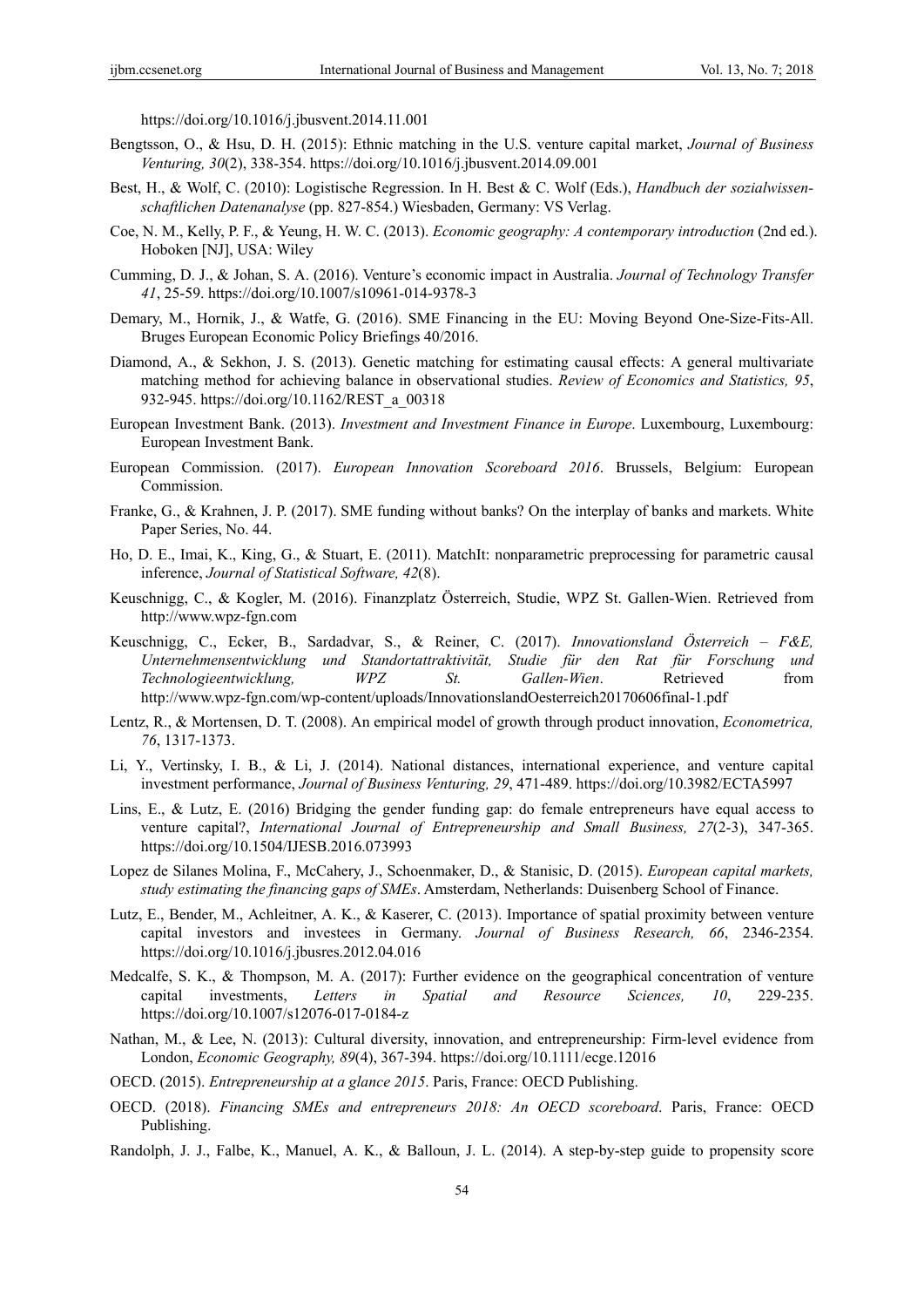matching in R. *Practical Assessment, Research & Evaluation, 19*(18).

- Republic of Austria. (2011). *Der Weg zum Innovation Leader Strategie der Bundesregierung für Forschung, Technologie und Innovation*. Vienna, Austria: The Republic of Austria.
- Sardadvar, S., & Hajji, A. (2016). The long run interregional distribution of human capital in Austria: What role for knowledge intensity of production? *Mitteilungen der Österreichischen Geographischen Gesellschaft, 158*, 167-192.
- Sekhon, J. S. (2011). Multivariate and propensity score matching software with automated balance optimization: the matching package for R, *Journal of Statistical Software, 42*, 1-52.
- Tinkler, J. E., Whittington, K. B., Ku, M. C., & Davies, A. R. (2015): The effects of technical background and social capital on entrepreneurial evaluations, *Social Science Research, 51*, 1-16. https://doi.org/10.1016/j.ssresearch.2014.12.008
- Verbeek, M. (2008). *A guide to modern econometrics* (3rd ed.). Chichester, Great Britain: John Wiley & Sons.
- Wilson, N., Wright, M., & Kacer, M. (2018). The equity gap and knowledge-based firms. *Journal of Corporate Finance*, forthcoming. https://doi.org/10.1016/j.jcorpfin.2017.12.008

## **Notes**

Note 1. Measures of venture capital investments depend on definitions of venture capital as well as data availability. Due to its small volume in some countries it may also appear very volatile. International comparisons show in general that the ten countries with the highest GDP shares of venture capital investments include Israel, the USA, Canada, South Korea, South Africa, Japan and Switzerland as non-EU countries plus Sweden, Finland, Ireland and the UK as EU member states. Austria typically displays values which are comparable to the EU's southern and eastern member states, i.e. much lower than other economic indicators, in particular GDP per capita and R&D investments, would suggest. For the data, see OECD (2015, Fig. 7.1); for a discussion of Austria's strengths and weaknesses as a location for innovation, see Keuschnigg et al. (2017).

Note 2. According to Cumming and Johan (2016, pp. 27), "Fund managers typically see over a thousand business plans per year for requests for capital, seriously consider fewer than 50 investments, and eventually carry out 1-2 new deals per year until the fund is fully invested."

Note 3. Data source in this paragraph if not cited otherwise: INVEST Europe; note: In this dataset "Europe" corresponds to the EU and some other large European economies including Norway, Switzerland and Ukraine, but excluding Russia and Turkey.

Note 4. The database is permanently updated, the data used in the present study were downloaded on 5-September 2017.

Note 5. The current ÖNACE 2008 corresponds to the international classification NACE Rev. 2.

Note 6. Creditreform is a German credit bureau and debt collection agency.

Note 7. Data source: Statistik Austria, Ausgaben für Forschung und experimentelle Entwicklung (F&E) 2007-2015 nach Wirtschaftszweigen, downloaded 13-September-2017.

Note 8. Even though just about one eighth of the companies found in the database are actually used, the propensity score matching and subsequent analyses will not be biased. This is because 55,566 observations constitute a giant pool to select control groups in relation to the 145 and 50 observations of the treated group.

Note 9. The industries' R&D shares are available from Statistik Austria and refer to the year 2013, downloaded on 13-September-2017.

Note 10. For details on the package and the method see Ho et al. (2011) and Randolph et al. (2014).

Note 11. For details on the package and the method see Sekhon (2011) and Diamond and Sekhon (2013).

Note 12. Explanatory variables whose values may be  $>1$  are logarithmised for scaling reasons (revenue, age since foundation, age since re-organisation, registered share capital, employees, revenue/employee, companies, shareholders, subsidiaries, managers). In order to avoid undefined numbers, to the original values have been added the values of 0.01 (managers), 0.5 (age since foundation, age since re-organisation) or 1 (all other variables as listed above).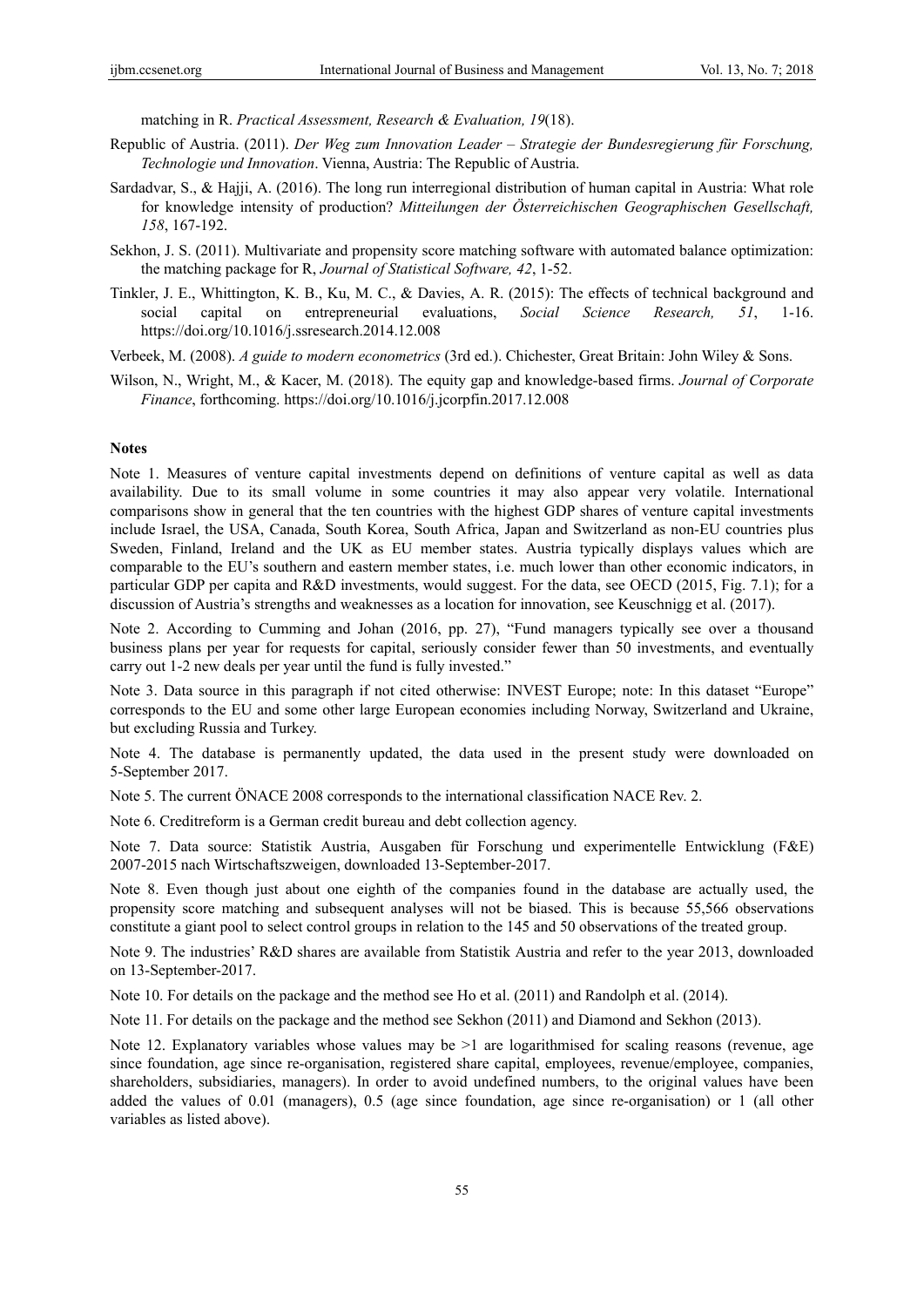Note 13. In contrast to linear regressions, coefficients of logistic regressions are difficult to interpret meaningfully (Best und Wolf, 2010). For this reason, the present discussion generally only comments on the direction and significance of coefficients. Comments on the coefficients' values are only given if a group of variables is compared, such as the binary industry variables.

# **Appendix A**

Descriptive statistics, complete sample and subsamples

|                                                 | Complete sample | RC financed | VC financed |
|-------------------------------------------------|-----------------|-------------|-------------|
| Revenue ( $\epsilon$ '000)                      | 18,308          | 323,530     | 31,077      |
| Stock market listing (1 if yes)                 | 0.0013          | 0.0759      | 0.0600      |
| Age since foundation                            | 24.55           | 18.43       | 15.24       |
| Age since re-organisation                       | 18.31           | 14.27       | 12.02       |
| Reg. share capital $(\text{\textsterling} 000)$ | 847             | 17,755      | 25,175      |
| Employees (number)                              | 31.72           | 112.04      | 67.92       |
| Revenue/employee ( $\epsilon$ '000)             | 903.83          | 1,066.1     | 333.58      |
| Companies (number)                              | 32.69           | 65.97       | 33.98       |
| Shareholders (number)                           | 1.940           | 8.324       | 10.60       |
| Subsidiaries (number)                           | 0.690           | 13.159      | 15.34       |
| Creditworthiness (1 if yes)                     | 0.0074          | 0.0069      | 0.0000      |
| Managers (number)                               | 1.5300          | 3.269       | 2.6800      |
| Female managers                                 | 0.1181          | 0.0580      | 0.0584      |
| Austrian managers only                          | 0.9529          | 0.9117      | 0.9044      |
| German managers                                 | 0.0262          | 0.0549      | 0.0434      |
| Swiss managers                                  | 0.0048          | 0.0000      | 0.0000      |
| Other foreign mangers                           | 0.0154          | 0.0375      | 0.0522      |
| Import quota                                    | 0.0960          | 0.1065      | 0.0760      |
| Export quota                                    | 0.0500          | 0.1755      | 0.1090      |
| Foreign shareholders (1 if yes)                 | 0.1169          | 0.6483      | 0.7200      |
| R&D share                                       | 0.0277          | 0.0712      | 0.0965      |
| <b>Industry A</b>                               | 0.45%           | $0.00\%$    | $0.00\%$    |
| <b>Industry B</b>                               | 5.74%           | 0.69%       | 2.00%       |
| Industry C                                      | 13.54%          | 22.07%      | 16.00%      |
| <b>Industry D</b>                               | 0.58%           | 0.69%       | 2.00%       |
| Industry E                                      | 0.71%           | 0.69%       | $0.00\%$    |
| <b>Industry F</b>                               | 16.37%          | $0.00\%$    | $0.00\%$    |
| Industry G                                      | 26.63%          | 15.17%      | 10.00%      |
| Industry H                                      | 4.65%           | 0.69%       | $0.00\%$    |
| Industry I                                      | 5.44%           | $0.00\%$    | $0.00\%$    |
| Industry J                                      | 5.55%           | 23.45%      | 46.00%      |
| Industry K                                      | 3.77%           | 9.66%       | 2.00%       |
| Industry L                                      | 4.76%           | 1.38%       | 2.00%       |
| <b>Industry M</b>                               | 12.12%          | 22.07%      | 18.00%      |
| <b>Industry N</b>                               | 5.13%           | 3.45%       | 2.00%       |
| Vienna                                          | 24.28%          | 41.38%      | 40.00%      |
| Lower Austria                                   | 15.93%          | 6.21%       | 2.00%       |
| Burgenland                                      | 2.51%           | 0.69%       | $0.00\%$    |
| Styria                                          | 11.26%          | 15.86%      | 22.00%      |
| Carinthia                                       | 5.73%           | 1.38%       | 4.00%       |
| Tyrol                                           | 10.47%          | 3.45%       | 6.00%       |
| <b>Upper Austria</b>                            | 16.45%          | 21.38%      | 18.00%      |
| Salzburg                                        | 7.72%           | 5.52%       | $6.00\%$    |
| Vorarlberg                                      | 5.58%           | 4.14%       | 2.00%       |
| Sample size                                     | 55,566          | 145         | 50          |

*Notes.* The displayed shares refer to arithmetic means. For this reason, the sums of shares add up to >100% in cases where companies report more than one major industry; NACE codes: A: agriculture, forestry and fishing; B: mining and quarrying; C: manufacturing, D: electricity, gas, steam and air conditioning supply; E: water supply; sewerage, waste management and remediation activities; F: construction; G: wholesale and retail trade; repair of motor vehicles and motorcycles; H: transportation and storage, I: Accommodation and food service activities; J: information and communication; K: financial and insurance activities; L: real estate activities; M: professional, scientific and technical activities; N: administrative and support service activities.